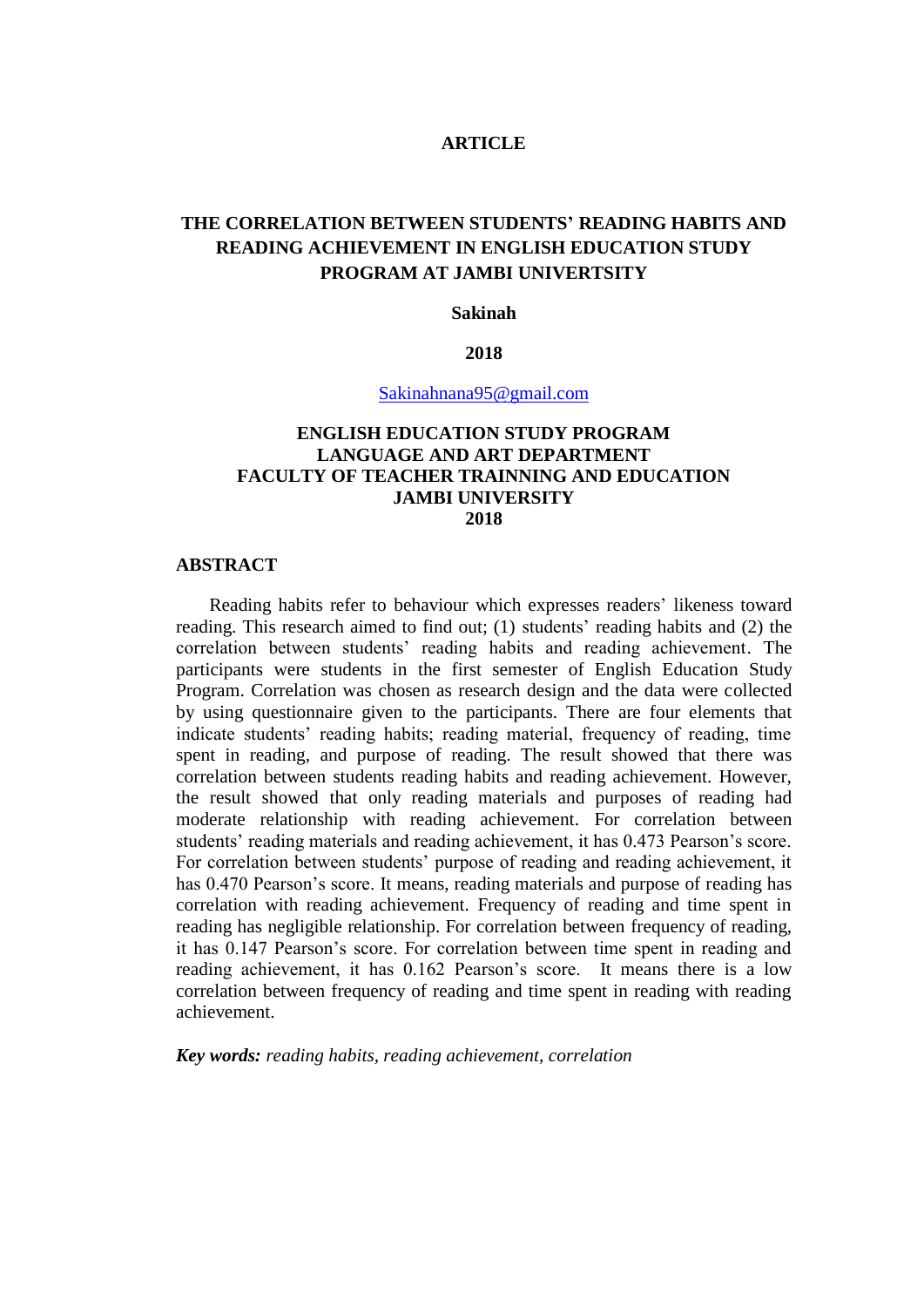#### **INTRODUCTION**

One of the main goals of students that learn a language is to be able to read. By reading, students can build language skills, adding their vocabulary knowledge, and fluency in reading. The meaning of reading is not just about reading aloud and being able to pronounce the words correctly, but in reading students should understand the meaning of the whole idea of reading materials that they read. Reading is ability to recognize and examines words of sentences and understand the information within (Lone, 2011).

As students in English education study program, it is important for them to establish good reading habits. Students are much involved in reading materials written in English. To improve reading habits, readers need to read frequently and repeated this activity. If this reading activity repeated by students often and regularly, it will become their behavior as long as they have postive attitude toward reading activities.

Reading habits indicated by the amount of the materials that the readers read, the frequency of reading, the average of the time that readers spent of reading, and also the purpose of reading (Shen, 2006). Reading habits also indicated by the readers positive attitude toward reading, their enjoyment in reading practices and motivation to read.

One of the problems that students have in reading is not because the inability in reading, but the lack of interest in reading. If students like to read, it will be easy for them to acquire reading habits. Reading habits can be achieved if students have good reading experiences and build a positive attitude toward reading. Students will find the enjoyement of reading and they will develop reading habits later on. However, this attitude should be reinforced in order to make this attitude remain positive and for the cycle to continue.

## 1.1 Research Questions

The questions of this research are:

- 1. What are reading habits among the first semester English Education Study Program students' at Jambi University?
- 2. What is the correlation between reading habits and reading achievement in English Education Study Program at Jambi University?

#### 1.2 Research Purposes

The purposes of this research are:

- 1. To find about reading habits (style) among first semester students of English Education Study Program students at Jambi University.
- 2. To assess the correlation between students' reading habits and reading achievement in English Education Study Program.
- 1.3 Scope and Limitation of the Research

In order to avoid misunderstanding and clarify the problem, the researcher will limit the research on:

1. The participants are first semester English Study Program students' at Jambi university.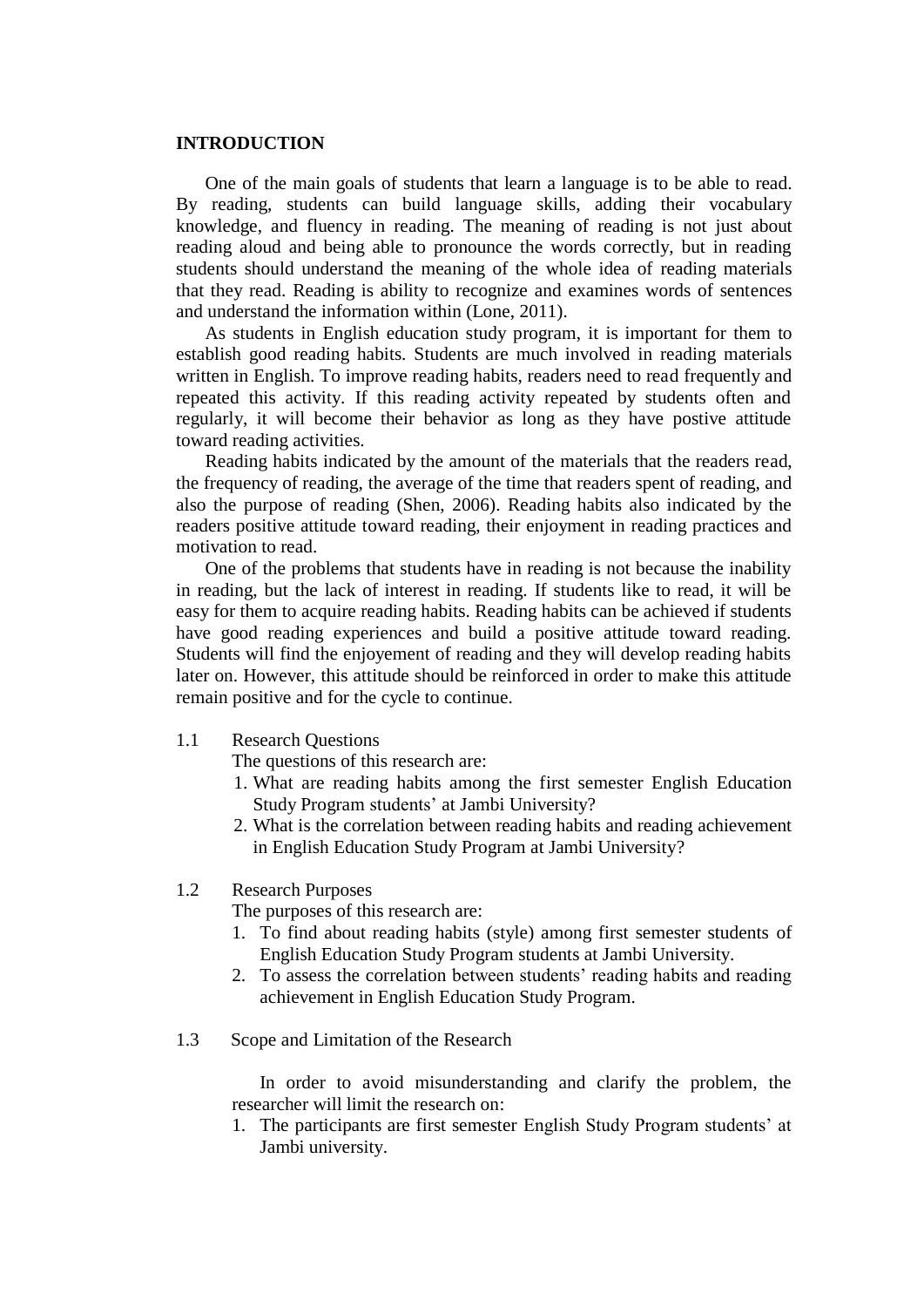- 2. Researcher would collect the data about the correlation between students' reading habits and reading achievement.
- 3. The aspects that include on reading habits are reading materials, frequency of reading, time spent in reading and purpose of reading.
- 4. The place for this research is in Jambi University.
- 1.4 Significance of the Research

The research might be used as a references for the next researcher who want to conduct a study in the same field. This research is expected to provide information about thecorrelation between students' reading habits and reading achievement. It is also expected to encourage college students' awareness about reading habits toward their reading achievement.

#### **REVIEW OF RELATED LITERATURE**

### 2.1 Reading

Definition of reading is the ability to understand the words and sentences that contain in the text and used background knowledge for personal growth and development (Dedzie, 2008). Background knowledge is helping students to understand the meaning of the text. If readers have limited background knowledge, it is hard for them to understand the meaning of the text and they cannot perfectly absorb the information that contain in the text. It is because when readers read, sometimes they find unfamiliar words that they never know before, if they can relate to their background knowledge they will easily carry on the text and guess the meaning of the words that they do not know before.

Noor (2011) stated that reading is valued as the most important academic langauge skill for all second langauge learners. Through reading, students can get and learn new information and become more competent in their subject. Reading also influencing EFL students' academic achievement because from reading students can acquire other skills such as reading skill, writting skill, and adding their vocabulary knowledge.

In order to have good reading skill, reading fluency is an important aspect for students. If students have reading fluency, they will easily read without any difficulties, such as losing idea in the middle of reading. Reading fluency can students get when students practice reading day by day and also the amount of reading material is also influence their reading fluency.Students should have a lot of oppurtunities to read, they can continuousely reading a simple text first, after that they can read a complex text and they can take their time to read and reread the text (Pikulski, 2005). It means in reading, the fluency grows when there are oppotunities, encourages and supports to read a wide range of reading materials.

#### 2.2 Reading Interest

Reading interest is reading activity that students do outside of school (Mckool, 2007). Students who have interest in reading, they do this activity in their spare time. They tend to go to library or just reading in their home. When someone has reading interest, it will show by the amount of the books that they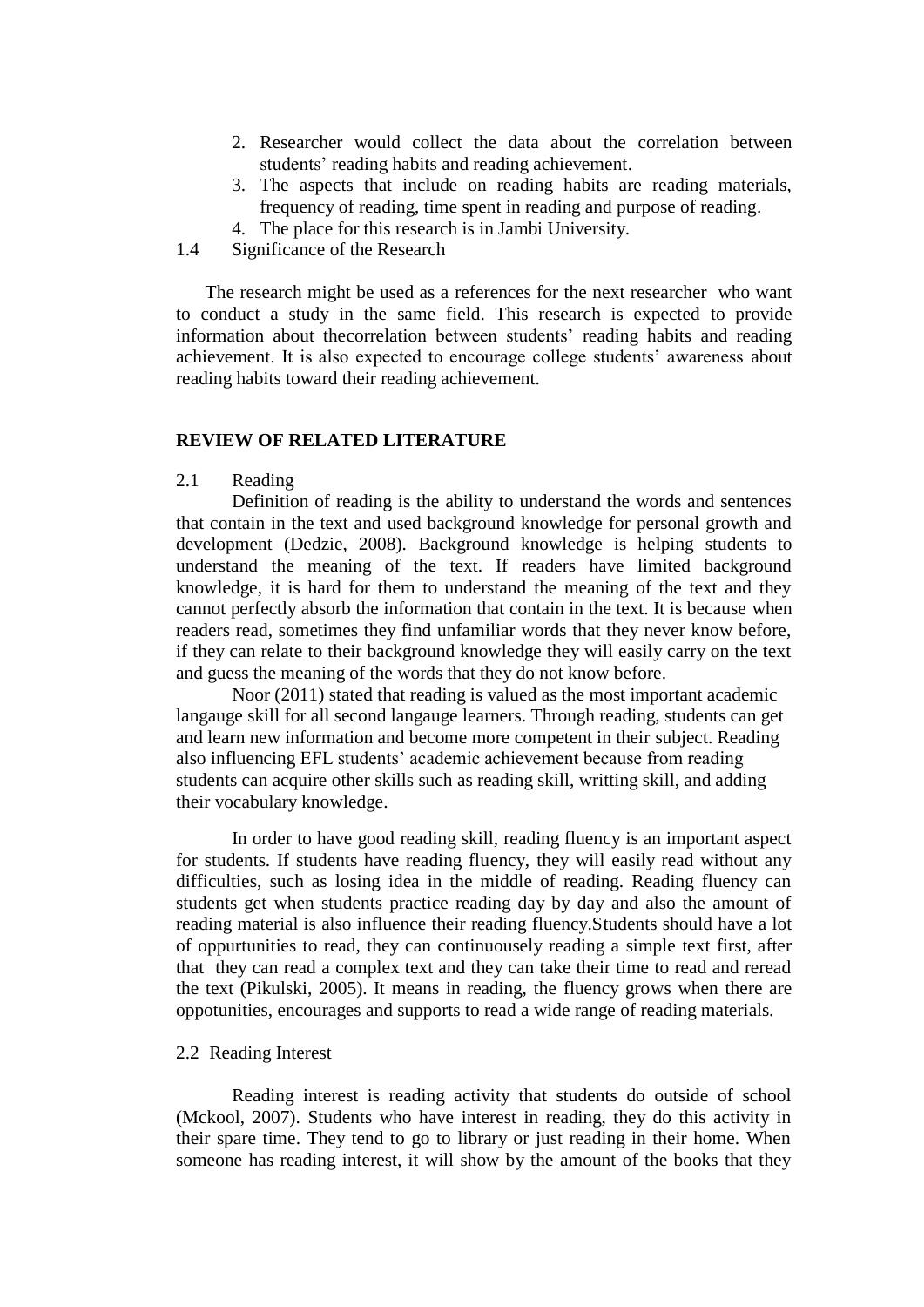read and the frequency of reading time. For Englilsh as Foreign language (EFL) students, the amount of materials that written in their second language is very important to determined their reading interest.

The early experience of EFL students reading activities determine their attitude toward reading in their second language (Marrero, 2009). This early reading activity experience will develop students interest in reading in their second language. Due this reading activity, students will gain confident to read more reading materials in English and it will lead them to reading interest as well. If students have poor reading experience in their earlier stages of reading, they will lose interest to read text that written in English reading materials. They will find reading is a boring activity, difficult to develop and it will influence their academic acievement. Students who lost interest in reading their second language will feel frustrated if they should read it and they will read it because they have to but not because they want to.

Reading interest has positive relationship toward the succesful of students' reading achievement. When students read, they will gain more information and it will wider their knowledge and broader their perspective on certain issues. Reading interest also has been linked by vocabulary development, comprehension, fluency and intellectual development (Guthrie & Wigfield, 2000). For EFL students, vocabulary knowledge is very important to them to learn their second language,because when students acquire vocabulary knowledge, it will be easy for them to acquire their second language skills. Students who have reading interest and love to read will able to write well and have more ideas which is make them more creative and innovative (Grabe, 2003).

Lack of interest of reading is therefore implied to be cause of failure to learn (Lumby, 2011). When students lack of interest in reading they do not have a willingness to engage and to persist in reading. There is positive link between postive attitude toward reading and scoring well on reading assessment (Twist et al, 2007). So, when students show interest in reading it is possible for them to have good score in reading assessment.

#### 2.3 Reading Habits

Reading habits can be acquired by readers if they are frequently read a book with any reasons that they have. When they get used to read and search a book to read, reading can become their habit. Reading habits can be achieved by someone in younger age. If in young age, they formed reading habits it will last long in their life (Greene, 2001). To form this reading habits is not simple as it seems. Sometimes, some students or readers feelreading is a boring activity. It happend because the first book that they read did not catch their interest. It is important to reader to find a book that make them interest in the content, so they will read and tend to finish it. If the reader hooks into a book, they will try to find similar book or genre to read and if it happens, reading will instantly become their habit.

Reading habits can be identify by reading materials that students read, frequency of reading, time spent in reading and the purpose of reading (Shen, 2006). The frequency of reading is refers on the number of time that they spent in reading in a week and also the time of reading is refers how many hours that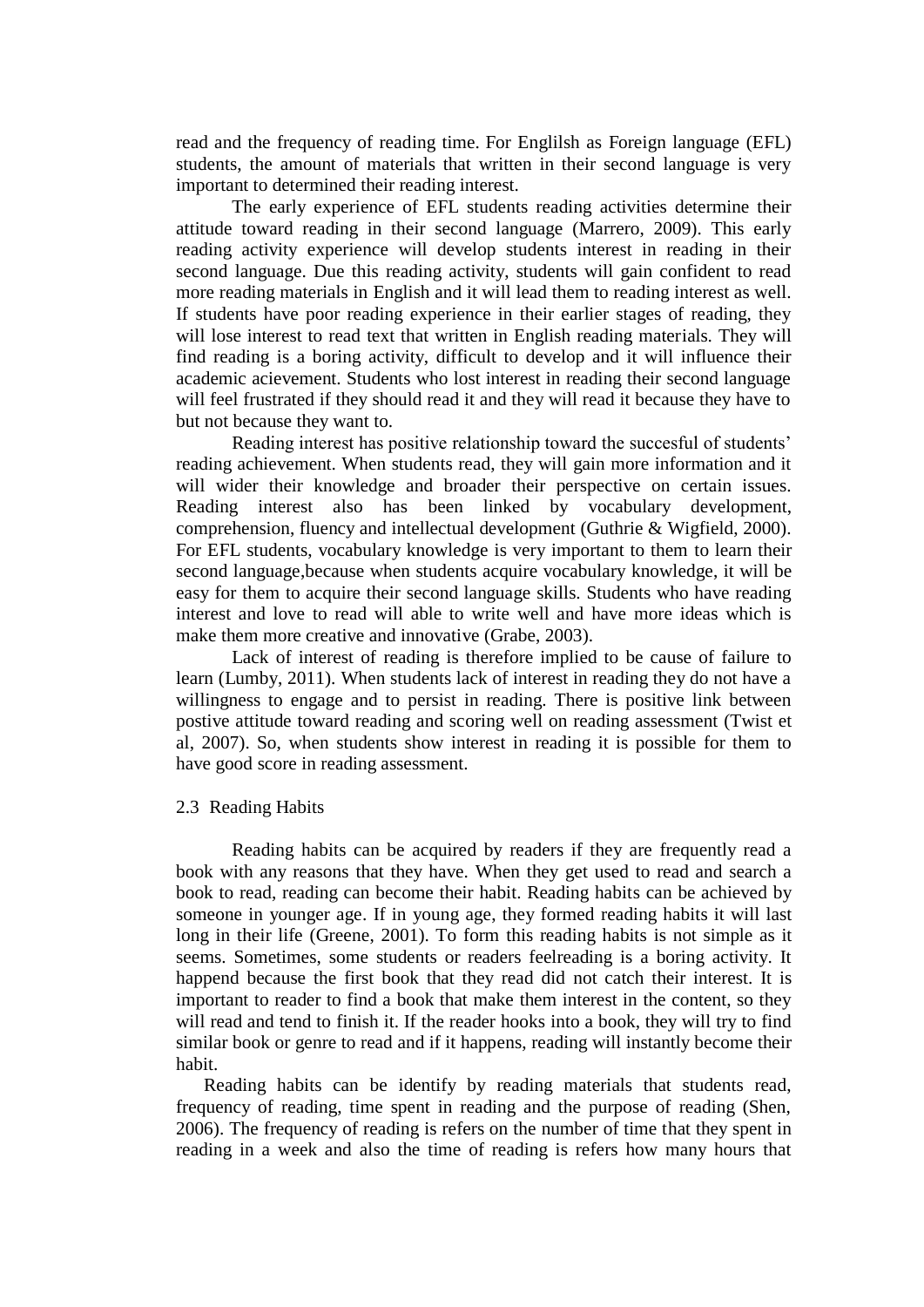students spent when they are reading. Types of reading materials is refers to books, magazines, newspaper, journals, comics and articles. This reading materials motivated students to read.

Reading materials determined of students reading habits. Students that have good reading habits usually read varieties of reading materials. When students read varieties type of reading materials it will develop their reading and writing skill in both native and foreign language (Cecile, 1989).

In reading habits, frequency of reading or how many time students read in one week is determined their reading habits. When students have good reading habits, they tend to read a lot in a week. It is because, when it comes to habits, students do it frequently to keep up with currents event.

Good reading habit can be a strong weapon for people to excel their life (Bashir & Matoo, 2012). When students read varieties of books, they spend more time to read, read more than 5 times a week and find enjoyment in reading, it is consider as a good reading habits. Students' purpose of reading is also considers to know students reading habits. When students read for pleasure and enjoyment, they tend to read more and continue to read because their willingness. This behaviour is indicates as good reading habits.

The early experience of EFL students' determine their attitude toward reading (Marerro, 2009). This reading attitudes will lead them to reading habits. If student form a positive attitude toward reading second language materials, they will have good reading habit but if they have negative attitudes toward reading it is hard for them to acquire reading habit. It will give a negative impact if EFL students do not like to read reading materials in their second language because from reading EFL students will gain a lot of vocabulary knowledge, grammar structure and informations that important for EFL students

## 2.4 Reading Achievement

.

According to American Heritage dictionary (2000), achievement is an act of accomplishing and finishing someting. Something accoumplishing successfully is especially by means of exertion, skill, practice or perseverance. In other words, there is a meassure of level that should passed by students, if their reading performance is below from expected level it could be reffered as under achievement.

Reading in everyday activity that students engage will influence their studying skill and subsequent the reading performance (Issa., et al, 2012). So in generally it shows that when students have good reading habits they will have good reading achievement. Reading in everyday activity that students do sometimes have different purposes, they can read for relaxation or for information. These activity will affect on their academic performance.

Inneffeciency in reading will cause to educational problem (Emenyonu, 2002). The result of educational problem is students will often failed on their examination and they will have score that under achievement. It will be hard for them to obtain good scores and past the standar especilly for student that learn English as second language. The observation by Emenyonu shows that students who have poor reading habit will have poor reading achievement too.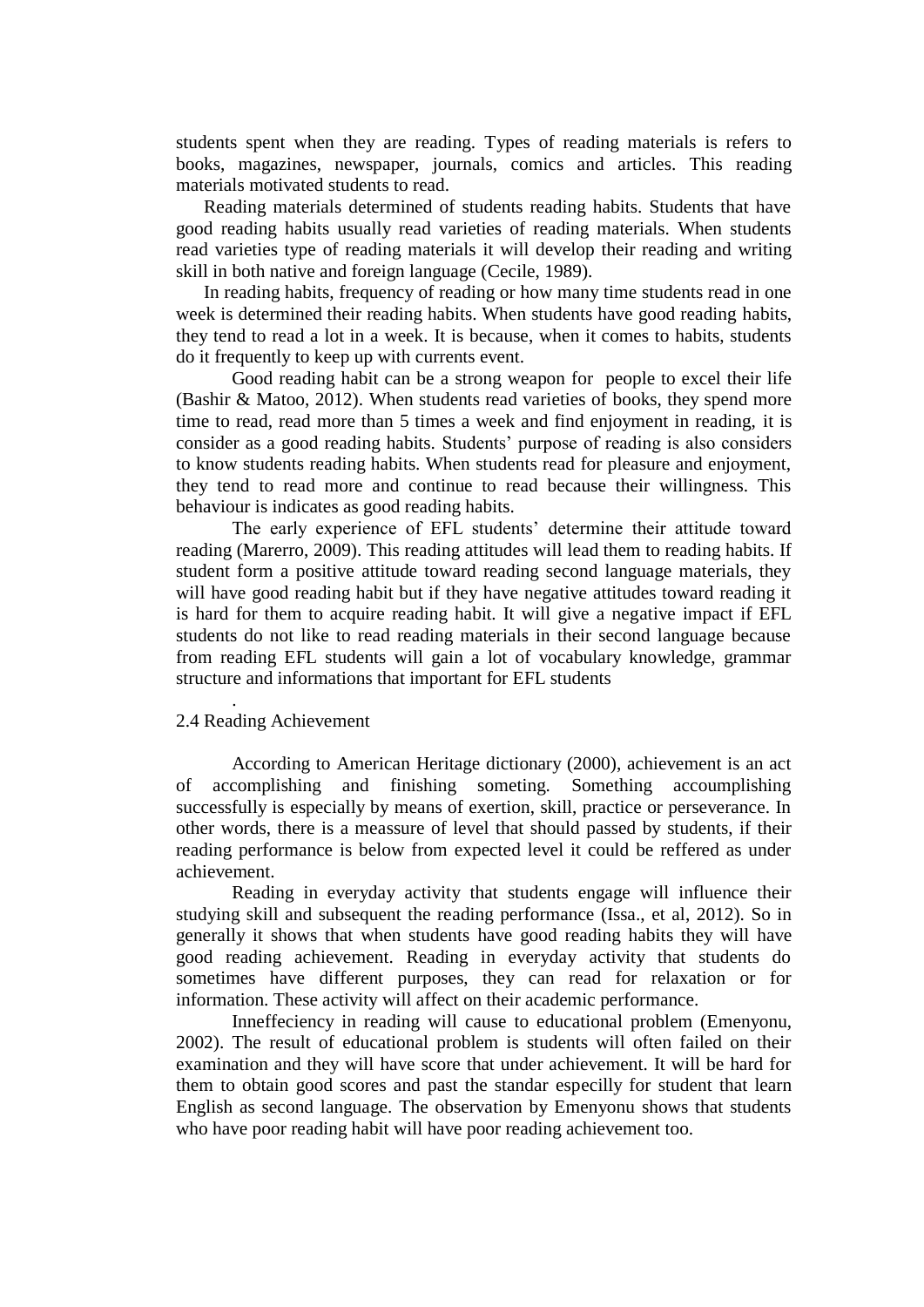#### **METHODS**

#### 3.1 Research Design

In this research, researcher used quantitative approach and the design of this research was correlation. Correlation research design was to identify the correlation of first semester students' reading habits and reading achievement in Jambi University. Quantitative design was used to examining the relationship between and among variables is central to answering question and hypotheses through survey and experiments. These variables thightly controlled through design or statistical analysis, provide measure or observation of testing theory (Creswell, 2013). Particulary, this reseach used correlation and quantitative research.

Correlation research assesses between two or more variables in a single group (Ary, Jacobs & Sorensen, 2010). An advatage of correlation research is that it provides information about the strength of relationship between variables. Correlation research produces indexes that show both the direction and the strength of relationship among variables. This index is called a Correlation Coefficient. The sign  $(+ or -)$  of the coefficient indicated the direction of the relationship. The coefficient can range from  $+1.00$  (indicating a perfect positive relationship) through 0 (indicating no relationship) to -1.00 (indicating a perfect negative relationship).

#### 3.2 Population and Sample Procedures

Population is a individual group that have one characteristic that distinguish them from other group (Creswell, 2012). Population is defined as all members of any well-defined class of people, event or subject and the small group that is observed is call a sample. In this research, population of this study are first semester students in English Education Study Program at Jambi University. Reseacher used this population for this study because researcher believe that first year students still try to adjust to learn in English Education Study program environment. Sample is a subgroup of target population that is observed by the researcher (Creswell, 2012). In this research, sampling method that researcher used is total sampling, because the number of the population is small. In total sampling, all of the population include in this research. The population in this study is about 57 first semester students which are 31 students in 001 class and 26 students in 002 class. Researcher gave questionnaire to all first semester students in English Education Study Programat Jambi University.

## 3.3 Research Site and Acces

This research was conducted in Jambi University which is located at Jl. Lintas Jambi-Muara bulian Km. 15, Mendalo Darat, Jambi Luar kota, Muaro Jambi, Jambi. To get access in conducting this research, researcher asked permission from Chief ofEnglish Education Study Program and the lecturers who teach in participants class.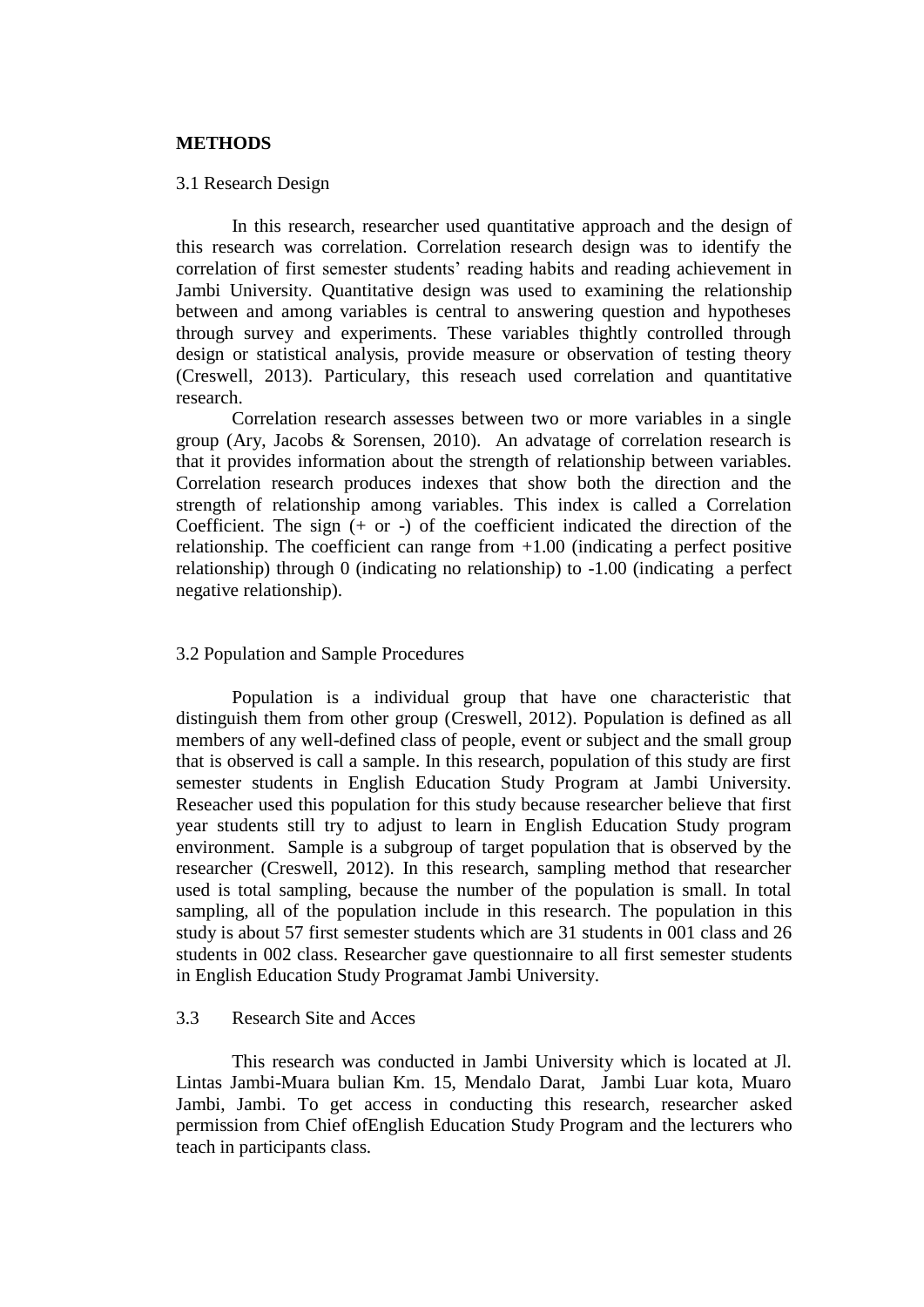#### 3.4 Technique of Data Collection

In this research, the researcher used two instruments. In this questionnaire it contains several questions for students' reading habits, it includes reading material that students read, frequency of reading, time spent in reading and the purpose of reading. For this questionnaire there are 18 questions about their reading habits. Researcher was give 5 minutes to answer the questions. For measure students reading achievement, researcher used reading comprehension test. This test is multiple choices that have 15 questions. For this reading comprehension test, participants were given30 minutes to answer these questions.

Pearson Product Moment Correlation Coefficient (Pearson *r*) used to determine whether there is significant relationship between reading habits and students reading achievement. In this research, researcher used Pearson Product Moment Correlation Coefficient by using Statical Package for Social Science (SPSS) programme. The result of using this programme will be given in numeric, so researcher interpreted the data.

## 3.5 Validityand Reliability of the Questionnaire

The validity is important to determine whether this instruments can help researcher to collect the data to answer the research questions. For validity of these instruments the trial was conducted. Researcher used the questionnaire to first semester students in 003 class in English Education Study Program at Jambi University which are not part of this study. The trial used because reseacher need evidence to make sure that the questionnaire that will use in this research is suitable and appropriate. For validity, researcher used Microsoft office Excel to find validity of reading comprehension. For 20 questions of reading comprehension, 15 questions were valid and the rest was not. So, 5 did not included in this questionnaire. For reliability indicates how consistently a test measure whatever it does measure (Ary, Jacobs & Sorensen, 2010).

After checking validity of questionnaire, researcher then used Cronbach Alpha formula to analyze reliability of the questionnaire. The result shows that the questionnaire score is 0.630, this is consider as high score by Sugiyono (2006).

For reading comprehension test, researcher used reading test that already use in Longman Preperation Course for the TOEFL test book by Phillips and reading comprehension from internet source in Grammarbank.com.

#### 3.6 Technique of Data Analysis

In this correlation research, data analysis used consist of determining the correlation between two variables.*Person product moment correlation coefficients* (Person *r*) used in this research to indicates both the direction and the magnitude of the relationship between two variables. A statical programme will use to find the mean, frequencies and percentages to help researcher to analyse the data. The Statical Package for Social Science (SPSS)used to analysedthe data thatcollected by researcher. This analysis indicated the relationship among these two variables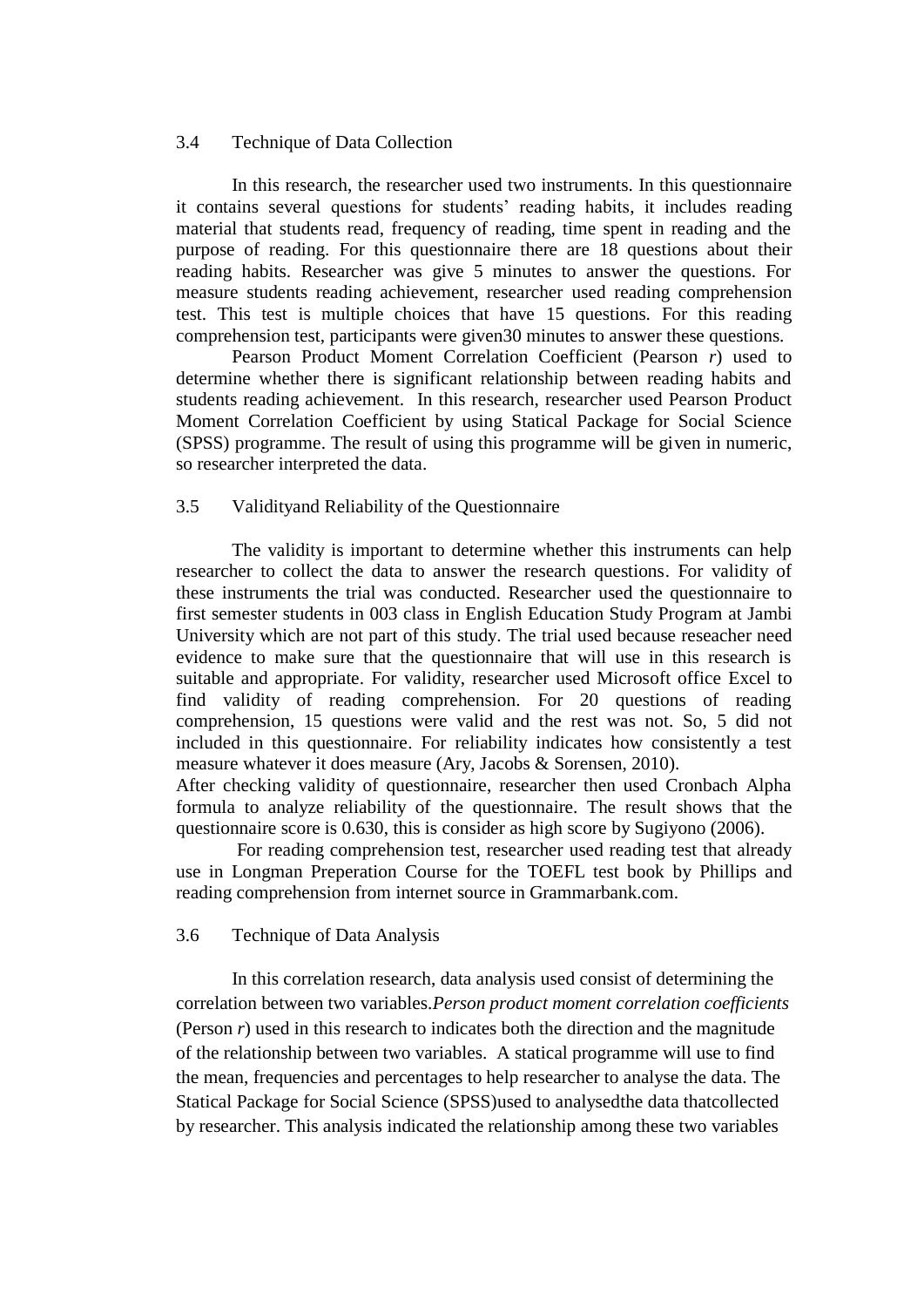#### **FINDING AND DISCUSSION**

#### 4.1 Students' Reading Habits

In this research, most of students preferred to read books and article. It followed newspaper comic, magazines and journal. From research that conduct by Abalog (2015), shows the same result for the most reading materials that students read. 72% of her participants preferred to read book among the others reading materials. However, the research that conducted by Noor (2011) shows that 88% of participants read Internet materials. Participants spend their time to read in online sources rather than books.

Another factor that indicated students reading habits is reading frequency or how much students read in one week. In this research most of participants read 2-3 times in a week, it s about 44% of participants. Abalog (2015), shows that most of participants read about 1-2 times a week. Khairuddin (2013) revealed that 45% of participants read less than 4 times in a week. Ifanti (2012) also shows that 92% of participants read less than 5 times in a week. All of the participants in that research are EFL students. From this research and previous research point out most of students do not read English reading materials frequently.

For time spent in reading, this research shows that most of participant read about 15-60 minutes in one reading. However, Abalog (2015) shows that 25% of participants read more than 1 hours in one reading. Research that done by Rasiah, Kaur, and Nagaratnam, it shows that most of their participants read about 1-3 hours, it is about 39.7% of participants. Compared to previous research, students in English Education Study Program at Jambi University read less than 1 hour in one reading. It is consider as a low level compared with previous research.

Students' purpose in reading is also indicated students' reading Habits. Students that have good reading habits sometimes read for their enjoyment. In this research, when students have more than one purposes of reading they tend to have good reading achievement. In this research 61% of participants read for enjoyment and 60% of participants read for their leisure time. However, only 51% participants read for academic purpose. From previous research that conducted by Abalog (2015), indicated that 66% of participants read for their academic purposes.

#### 4.2 Correlation between students' Reading Habits and Reading Achievement

Good reading habits correlates with better reading skill and higher academic achievement (National Endowment for the Art, 2007). When students form good reading habits, they will have good reading skill which is can improve their reading achievement. From research that conduct by Clark and Zoysa in 2011 is also stated that students that have good reading habits they will have good reading achievement too.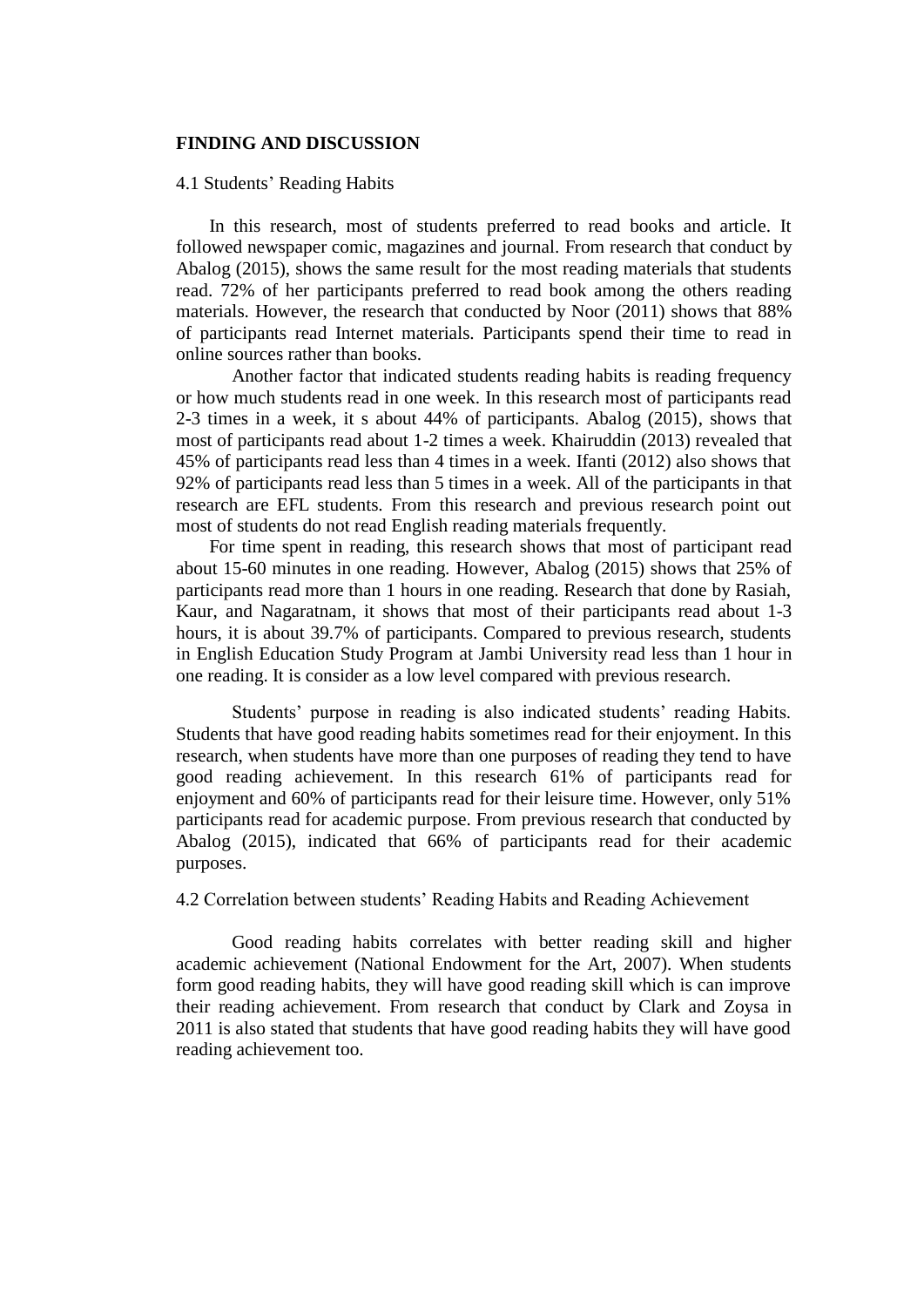| <b>Reading Habits</b>    | Pearson (r) | Interpretation          |
|--------------------------|-------------|-------------------------|
| <b>Reading Materials</b> | 0.473       | Moderate Relationship   |
| Frequency of Reading     | 0.147       | Negligible Relationship |
| Time Spent in Reading    | 0.162       | Negligible Relationship |
| Purpose of Reading       | 0.470       | Moderate Relationship   |

**Table 1 The Correlation between Students' Reading Habits and Reading Achievement**

From the result, it shows the correlation between students reading habits and reading achievement. First, reading materials and reading achievement have moderate relationship, it is about 0.473. In this reading material is about the amount of reading materials that students read, because when students read varieties of reading materials, they tend to have good reading achievement. So, when a student read varieties of reading materials, they will have good reading comprehension too.

Second, for frequency of reading and time spent in reading have negligible relationship with reading comprehension. However, for few students this reading frequency and time spent in reading influence their reading comprehension. So the result is, in English Education Study Program at Jambi University both of frequency of reading and time spent in reading has negligible correlation with reading comprehension.

Last, for purpose of reading is has correlation with reading comprehension, it is about 0.470 which means moderate relationship. It means reading purpose of students correlate with reading comprehension.

In this research, from 4 aspects that indicate students' reading habits, only 2 of them that have correlation with students reading comprehension. Only reading materials and students' purposes in reading that have moderate correlation with students reading achievement. Frequency in reading and time spent in reading has negligible correlation with student's comprehension. From previous research by Abalog (2015) also pointed out those students' reading purposes has moderate correlation with students reading comprehension. Both of reading materials and time spent in reading has low correlation with students' reading comprehension. Frequency of reading has negligible correlation with students' reading comprehension. From the result of this 2 research, reading materials has correlation with students reading comprehension.

## **CONCLUSION AND SUGGESTION**

#### 5.1 Conclusion

In this research, researcher concluded that from 4 criteria of reading habits, reading materials and purpose of reading has moderate relationship with reading achievement. It means both of reading materials and students' purpose of reading correlate with their reading achievement. From this result, if students read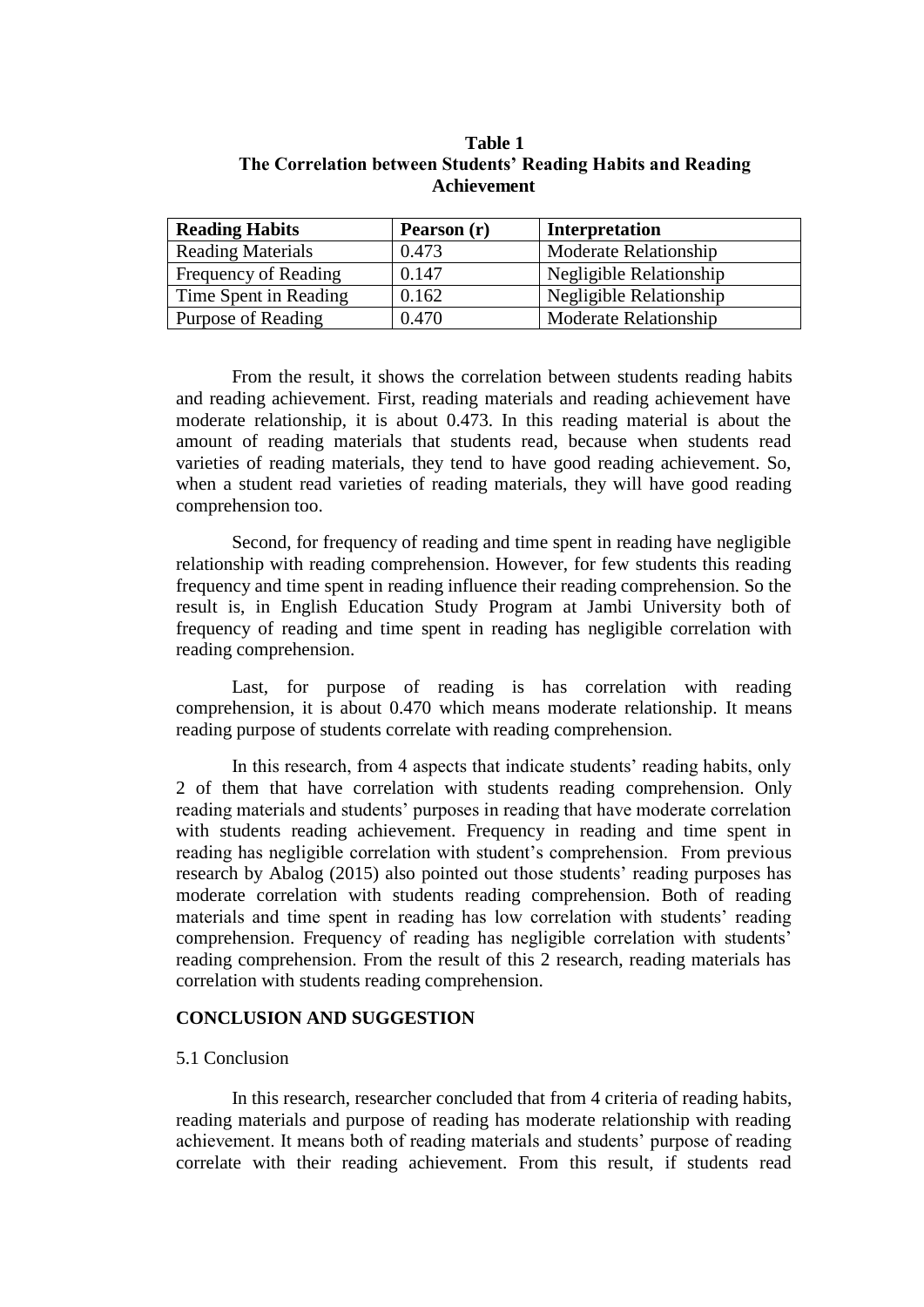varieties of books they have good score in reading comprehension. Also, students that have more than 1 purposes of reading, they have good score in reading comprehension too. Therefore, frequency of reading and time spent in reading has negligible relationship with reading achievement. It means both of these factors have low correlation with reading achievement.

#### 5.2 Suggestion

Based on the result, researcher find out that not all four aspect of reading habits correlate with reading achievement. Only reading materials and purpose of reading have moderate correlation with reading achievement. Therefore, researcher suggests that for students that learn in English Education Study Program to read varieties of book. Students can read reading materials that they prefer and can encourage them to read more. Also, for lecturers can give students references of books that good for students and encourage them to read varieties of book and continue to read until they form good reading habits.

#### **References**

- Abeyrathna, P.H.A.S. (2004). *A Study on Leisure Reading Habits and Interest Among Secondary School Students in Sri Lanka*. Master Thesis, University of Malaya.
- Akabuike, I.G. & Asika, I. E. (2012). *Reading Habits of Undergraduated and their Academic Performance : Issue and Perscepective*. An International Multidisciplinary Journal, Ethiopia.
- Akyay, E. & Ogeyik, M.C. (2009). *Investigating Reading Habits and Preferences of Students Teachers at Foreign Language Departments*. The International Jounal of Language Society and Culture.
- Abalog, L.I. (2015). *Correlation of Students, Reading Habits to Their Vocabulary Knowledge and Reading Comprehension*. Master Thesis of Tarlac University.
- Akarsu, O. & Dariyemez, T. (2014). *The Reading Habits of University Students Studying English Language and Literature in the Digital Age*. Journal of Language and Linguistic Studies.
- Ary, D., Jacobs, L., & Sorensen, C. (2010). *Introduction to Research in Education.* Canada: Wadsworth, Cengage Learning. Nelson Education Ltd.
- Bashir, I. &Mattoo, N.H. (2012). *A Study on Study Habit and Academic Performance among Adolescent (14-19) Years*.International Journal of Social Science Tomorrow.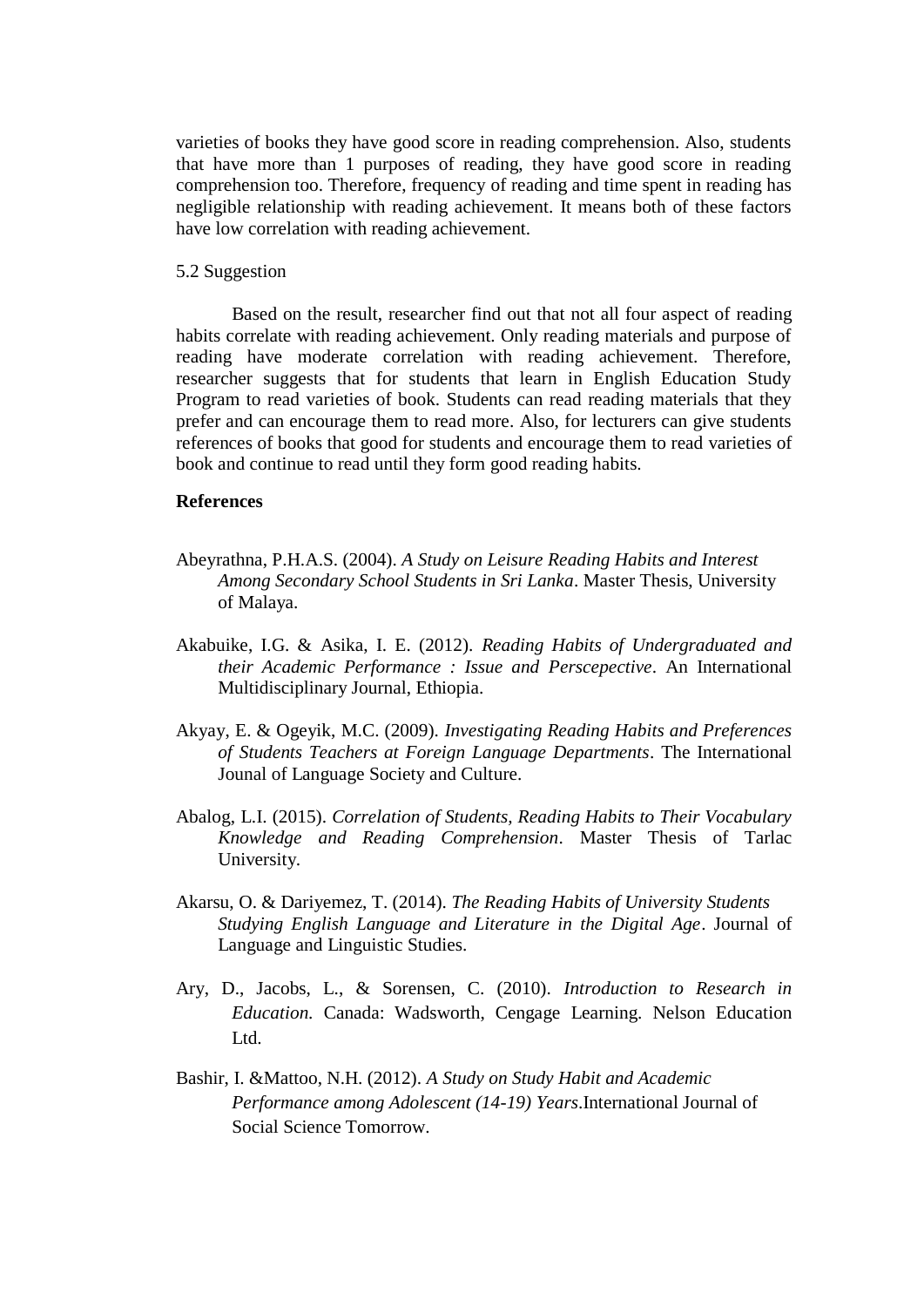- Clark, C.& Rumbold, K. (2007). *Reading for Pleasure: A Research Overview*. National Literacy Trust.
- Clark, C & Zoysa, D.C. (2011). *Mopping the Interrelationship of Reading Enjoyment, Attitude, Behaviour and Attaintment*. Literacy Trust.
- Creswell, J.W. (2014). *Reseacrh Design : Qualitative, Quantitative and Mix Method Approaches*. Fourth Edition.
- Chettri, K & Rout,S.K. (2013) *Reading Habits- An overview*. IOSR Journal of Humanities and Social Science.
- Grabe,W. (2003). *Reading and Writing Realtions: Second Language Perspective on Research and practice*. In B. Kroll (Ed), Research on Second Language Writing. New York: Cambridge University Press.
- Guthrie, J. T., &Wigfield, A. (2000).*Engagement and motivation in reading.*Handbook of reading research
- Ifranti, E. (2012). *A Survey of The English Reading Habits of EFL S tudents in Indonesia*. Teaching English as a Foreign Language in Indonesia (TEFLIN) Journal, volume 23.
- Issa, A. O., Aliyu, M. B., Akangbe, R. B. &Adedeji, A. F.(2012). *Reading Interest and Habits of the Federal Polytechnic Students*.International Journal of Learning & Development.
- Karim, A., Hasan A., &Shahriza, N. (2007).*Reading Habits and Attitude in the Digital Age: Analysisof Gender and Academic Program Differences in Malaysia*. The Electronic Library.
- Khairudin, Z. (2013). *A Study of Students' Reading interest in a Second Language*. Published by Canadian Center of Science and Education
- Liu, Z. (2005). *Reading Behavior in Digital Environment: Changes in Reading Behavior Over the Past Ten Years*. School and Library and Information Science, San Jose State University, San Jose, California, USA.
- Loan,F.A. (2009). *Impact of New Technology on Reading Habits: A Glimpse on the World Literature*.Unpublished manuscript. Retrieved on September 24, 2013 from: http://eprints.rclis.org/20084/1/NCERT.pdf
- Lone, F.A.(2011). *Reading Habits of Rural and Urban College Students in the 21th Century*. Library Philosophy and Practice e-Journal.
- Mckool, S.S. (2007). *Factors That Influenced The Desicion to Read: An Investigation of Fofth Grade Students' Out-Of-School Reading Habits*. (44)3, 111-132.